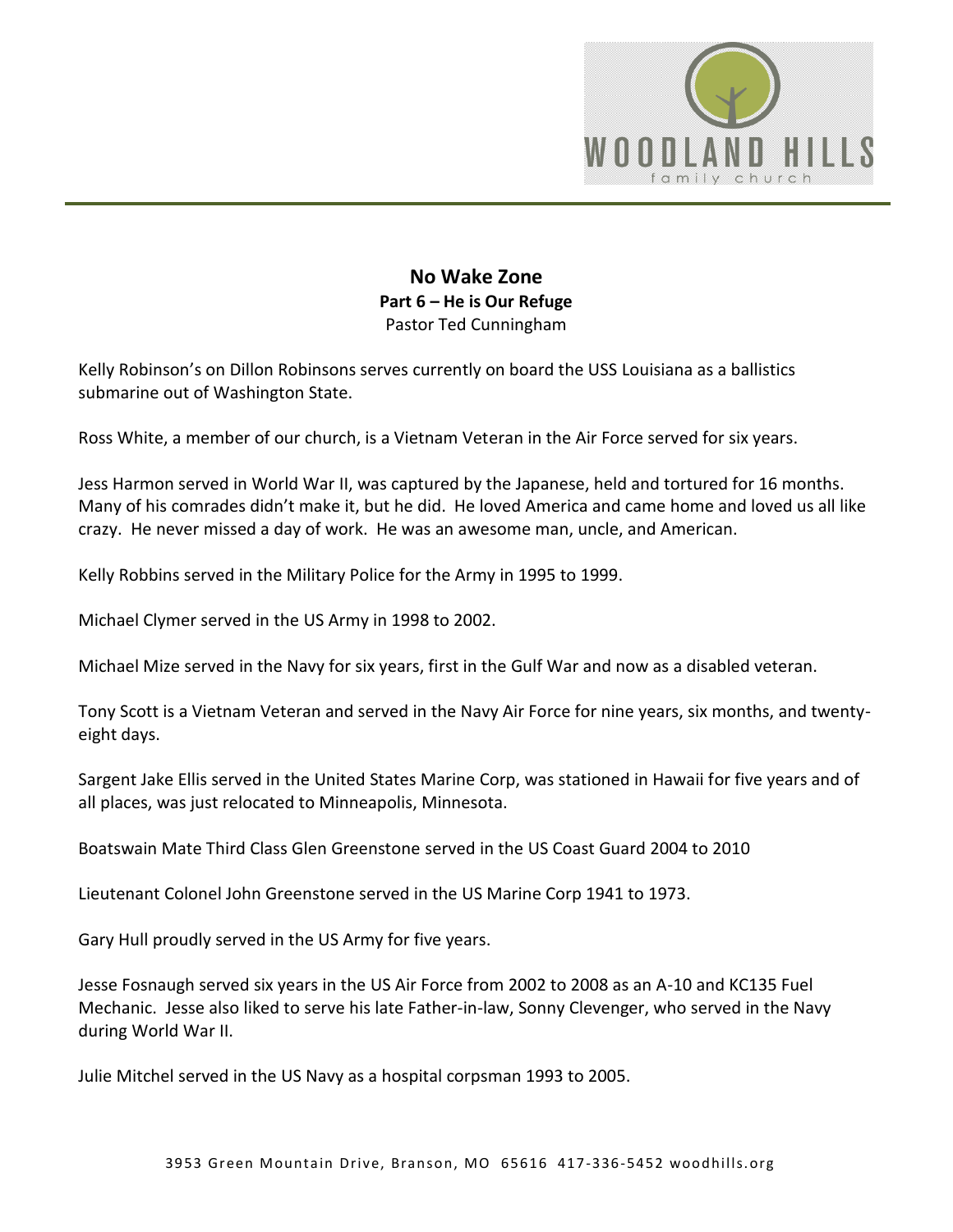Paul Mitchel is a retired US Navy who served as a hospital corpsman served 1991 to 2011.

Havey Rassado Captain Active Duty Airforce

Dee Johnson's son-in-law, Ryan Bernhard, and husband served in Iraq. 'The son-in-law is now a hero to me. He is a fire fighter in Ozark.'

Gene Hustead enlisted in 1944 when he was 17. He took training at Great Lakes and from there, three different ports in California and was at Pearl Harbor three different times.

Dreya Beck served in the US Navy from 1993 to 2001 at Andrews Air Force Base.

Mike Sorci served in the US Navy from 1973 to 1977.

Mesa Mitchell's Papa Ben, following his graduation from high school in 1954, enlisted in the US Air Force where he honorably served for three and a half years.

Tina McIntyre's older brother, Gene Peterson, served in the Navy four years on the USS Roosevelt, stationed in West Virginia.

Jake Henshaw served in the Army from 1970 to 1971 as an Ammunitions Specials in Vietnam.

Matt Gumm's Grandpa Bucky served in the Army and was stationed in Korea during that war from 1951 to 1953. Another grandpa of Matt's, Morton Gumm, served in World War I and Thomas Gumm served in the Civil War.

Walter Bud Lewis, Randy Shetley's grandpa, served in the Army Air Corp as a waist gunner on a B24 during World War II. He was shot down 70 years ago this week. Only three of his crew survived. Captured by the Germans, he was a POW for ten months and liberated by the British near the end of the war. He is 92, still lives at home, drives, has an iPhone, is a HAM Radio operator, and has been a dedicated follower of Jesus.

Ginger Cheek says Philip Cheek served in the US Navy from 1988 to 1993 as a weapons technician third class in Operation Desert Storm on the Dwight D. Eisenhower. He worked on the nukes. The doctor said that may be what caused his bladder cancer, but, praise the Lord this Independence Day, he is free from cancer and will be shooting off fireworks with his kids.

These are all of the veterans at our church and when your children leave church, we have a box full of Army men. We are going to ask that your family pick one up and set it somewhere in your home to remind you and each member of your family to pray for those who are serving, to pray for those that are recovering from the sacrifice that they made in previous wars. It's a good opportunity for us to be grateful, to show our thankfulness, and to pray as well.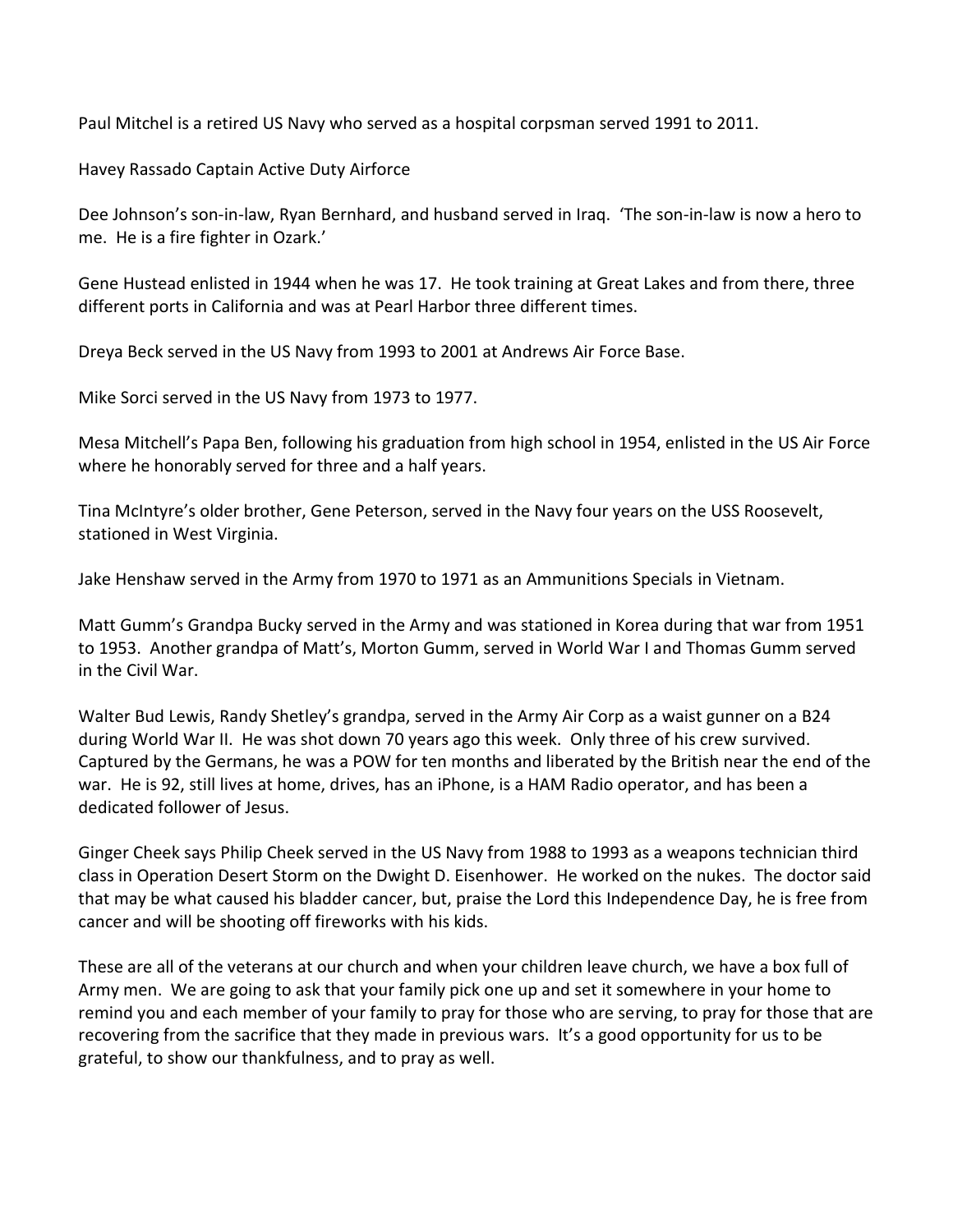There is a lot going on around the campus here and you can probably tell if you walked the way towards fast pass parking, that we're building. For the last few years, as we've grown and we've needed space… Even on a weekend where there is rain, this is a good summer crowd. We are scared to death about the fall. The number of people on Father's Day was our largest Father's Day attendance ever. We had 1,850 people on campus. Keep that applause going because now we need your help. We've been able to renovate buildings, but we've kind of run out of buildings to renovate. We are building a new 4,500 square foot building for elementary. It's going to be great for Wedding Receptions as well. We are going to be able to house a lot of kids in there.

Here's what we need. This is going to cost roughly, with move in, furniture, and everything, about \$225,000.00. We're going to get \$50,000 of it that if we ever move off this campus… and that may be a question you have as we are in rented facilities. We don't own this land that we are on, but we've been here for 12 years. Our answer to that is every year, before we put any capital improvements upon this property, we think through what it would be if we owned… The reason we put this picture up here is because… and the elders said we need to share this with the congregation, share what the need is, share that we are building this, that we've started the progress. We have resources available, but we always want to put it out there for you.

Some of you may see this and say "Yeah, that's something our family wants to get behind as you give today," but as you give in the weeks to come, if there is something your family wants to do above and beyond normal tithes and offerings, we want to encourage you to do that. You can put "Special Children's building" in the memo. We want to thank the DeJager's Construction and Log Homes. They are the construction crew on this job. They do a great job for us. They work hard, they give much, and we are grateful for them and their sacrifices, as well to making this building happen. Again, we believe this is a great investment. Even if we are here for a few years and go somewhere else.

Some of you may be new to Woodland Hills and wonder if we own this place. We lease this place. We own land over in Branson Meadows, but when you do the spreadsheet, it makes sense to stay here; I can promise you that. We want to be good stewards with what God has called us to and we just want to encourage your generosity. If anybody wants more information about this, you can contact the church office and we'll be happy to share with you. It's 4,500 square feet with the porch, it's going to be roughly 6,700 square feet. It's going to give us a lot of space. Again, we are trying to stay at that two service mark of 9:00 and 11:00 because everything changes when you add a third service. Again, we are grateful for the time to be able to share that with you.

We are going to move into the message. We are in this series called *No Wake Zone*. A few of my type A folks in the church have said, "Do you think it's worth it to spend all summer talking about rest?" Only a Type A is going to ask that questions right there. Rest and thinking about rest and talking about rest and finding our rest in the Lord doesn't mean we are lazy. It's doesn't mean we are bored. It doesn't mean we have nothing to do. We understand the value of rest and rest leads to greater trust. Rest allows us to back away.

We find some benefits to rest. The first one is just a **relaxed pace**. We all need this time away. The scripture calls this the Sabbath, the rest day where you work six days, but you take one day and it has a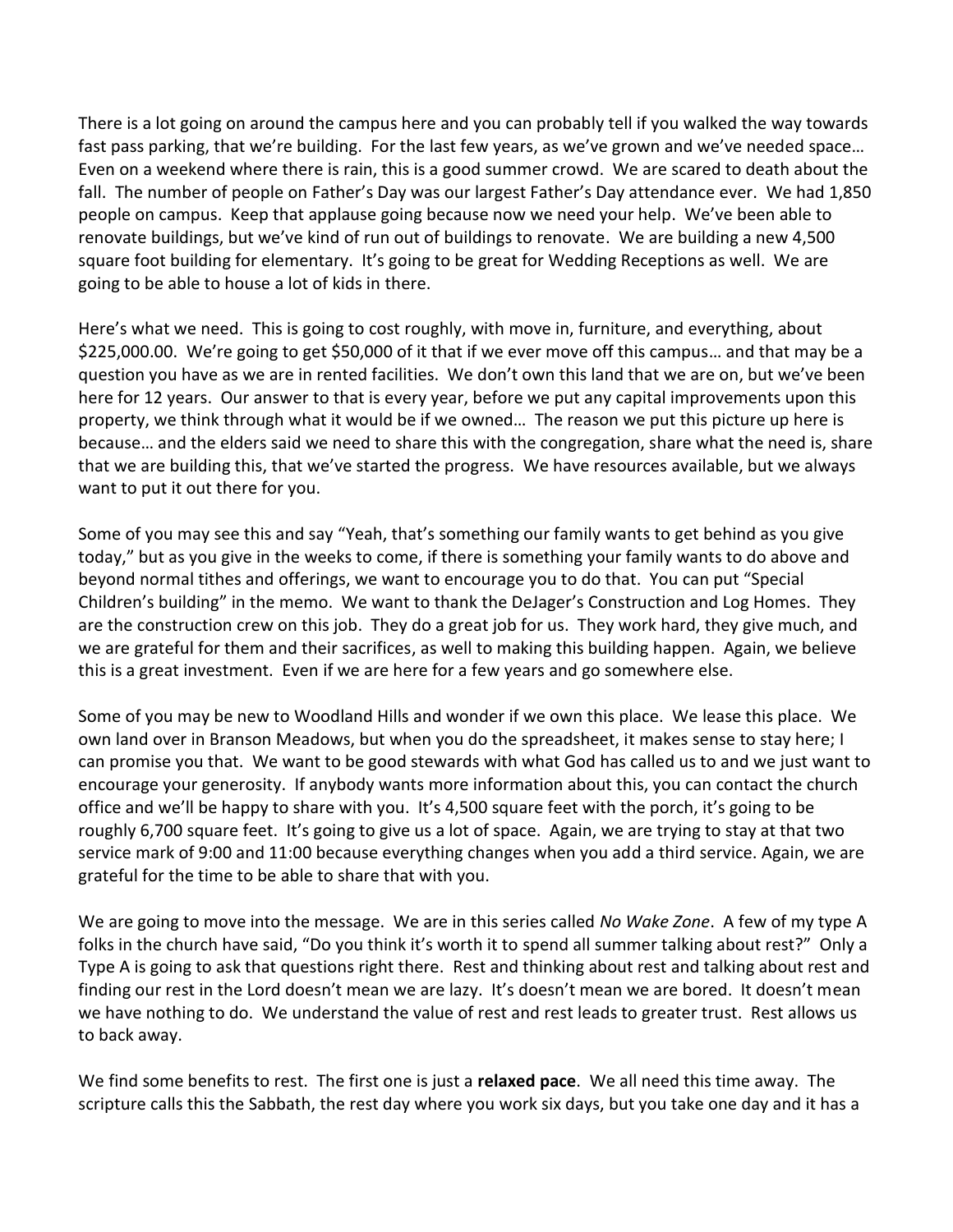different pace and a different rhythm and you cut back. You don't just do different activities that wear your soul down, but you do different activities that rest you and **replenish your soul** and bring you to a place where you are able to figure out what is really going on and what you need to work on in your life. What is it about my physical, emotional…? I know what my physical needs are. Exercise. Emotional needs, mental needs, diet needs, spiritual needs, financial needs… You just begin to think about all of your limits and the loads. Are the loads hitting those limits, are they exceeding those limits? A replenished soul knows what the limit is in every area of their life and makes sure the load is staying beneath that.

There is another one that I love about the No Wake Zone, coming out of full throttle and going into this place of rest and it's **a renewed purpose**. Maybe you'll come out of the no wake zone full throttle in another area of life. Maybe you're pealing back and going into the no wake zone, getting out of full throttle in this area which may be work or maybe retirement. Maybe it's this job into a new job. Maybe it's single life into married life. Maybe it's married with no children to now married with children. So maybe it's a renewed purpose.

For Amy and I, whenever we get away, her big thing for us is that we read a book that has nothing to do with anything. Does anybody know what I'm talking about? We are not allowed to read ministry books. We're not allowed to read books to sharpen us in what we do in our live. So, I'm not allowed to read books like *101 Refutable Laws of Leadership*. I'm not allowed to read books like that because those wear me out. She reads fun books. I read fun books.

We went away the first week of June and it was just the two of us. We put the kids in camp for their spiritual wellbeing. But, what it does for us… Praise your Father in heaven. I think we need to go back to the days were we give them to a camp all summer. Does anybody in agreement with me?

We sit down in a lounge chair on day one of our vacation. I know we travel a lot for ministry, but unrelated to ministry, we do this about once a year. We sit down in a lounge chair and she pulls out this book. She surprises me with a book that she knows is a dream of mine, a passion of mine. I don't know if it's ever going to happen, but she bought me a book called *The Essentials of Living Aboard a Boat*. She knows I want to live on a boat like a houseboat or a boat on the ocean. The idea of traveling the world on my own boat. You're thinking how you'd never see me again. I don't know if my family would ever see me again because I don't know if I'd get us anywhere safely, but I just want to live on a boat.

I rip into that book and my heart is racing because this is going to fuel my purpose of living on a houseboat or living on a boat on the ocean one day. It may be 20 or 30 years from now. I want to sell everything, live in a one room boat with an alligator out front. Doesn't anybody know what I'm talking about? Remember Miami Vice. Anyway, I have this dream.

I sit down. We don't say a whole lot for the first two hours of rest, but we're resting in the no wake zone. I read the book for two hours. There is a table in between the lounge chairs we were sitting in. About two hours in, I close the book and I set it down.

She goes, "Well, what do you think?"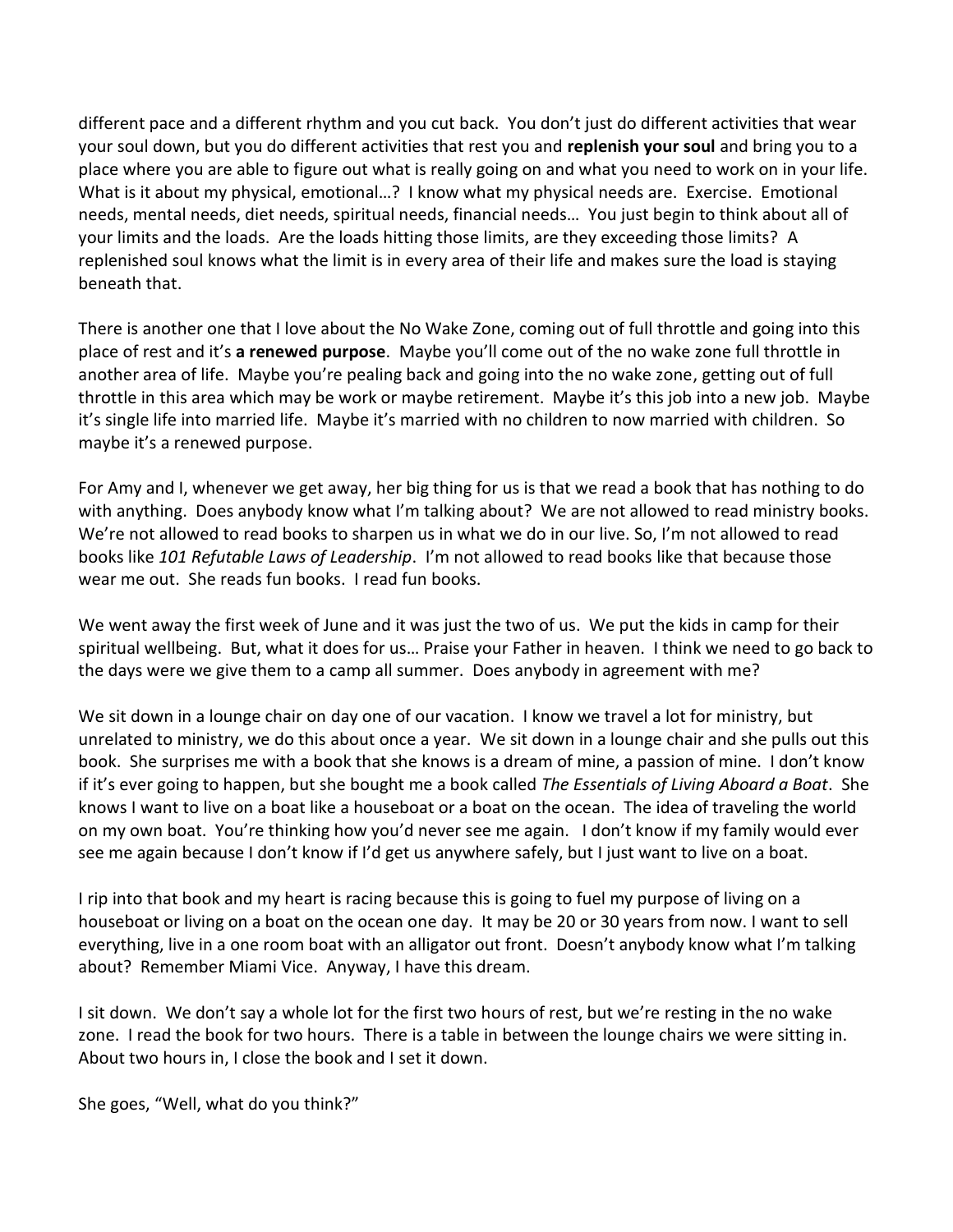I said, "Well, I will never live on a boat."

She said, "What?!"

I said, "Yeah. For one, this guy is pretty funny." His name is Mark Nicholas and he tells all these horror stories. I don't think he's a salesman for living aboard a boat. I said, "This is not how I'm wired." If I'm being honest with you, this is never going to happen. I'm more of a live on a boat with a wait staff. Does anybody know what I'm talking about? I think we call this Disney Royal Caribbean. I think there is another term for this. I'm more of a cruiser than I am owning my own boat.

I put the book down and I thought *Wow, that's what it does… a renewed purpose*. This is good. I know I have taken the time to realize something major in my life, but then I started thinking *Did Amy give me this book to fuel my passion?* I started reading it and I started looking at her as she's over there. Because it's not her thing. It was my thing. She bought me this book so I would come to that conclusion. She can't believe I came to that conclusion in two hours.

That's what the no wake zone does. Hopefully, this summer, the no wake zone isn't just "Man, I'm now feeling lazy." No, that's not the purpose of rest. The purpose of rest is to recharge. It's to have renewed purpose. It's to go "Okay, I heard clearly from the Lord on that break. This is where I'm headed." But, it's not just where I'm going. It's like I now know I'm not getting there by boat. I thought we might be missionaries and travel the world on a boat. That ain't going to happen because I would take up way too much of the Coast Guard's time. That's what I learned.

I'm going to ask you. What decisions are you making? Hopefully, you're making some. Hopefully, clarity is coming to you. I talk to folks all the time around here who are just in a daze about their life. Their life is like a fog. They don't know the next step to take. When a job gets offered to them or when they get the phone call saying, "Hey, I've got a great business opportunity," they are the type of person that pounces on it because they don't have clarity. They find themselves making crazy decisions because they don't have a relaxed pace or replenished soul and renewed purpose. That's the goal of this series.

If you have your Bible, I want you to turn to Psalm 91. We've shared about Psalm 90 quite a bit around here, but I've never taught out of Psalm 91. This is a psalm of trust, a psalm of security, a psalm of finding our refuge in the Lord, understanding that he is our salvation. Today, this psalm deals with and paints pictures of our physical security, which most of us get caught up in all the time, but I hope you see more than your physical security, your greater need is for spiritual security. More than just your need from danger physically and the danger and the evil that can come against you, your spouse, and your children, I hope you have a greater concern for your spiritual safety and your eternity.

This psalm breaks down two people. You have the wicked who are condemned by God's righteous law and God's righteous wrath. His judgment comes against them. Then you have the righteous. Why are we righteous, believers in Christ Jesus? It's because of Jesus we are declared righteous. We are going to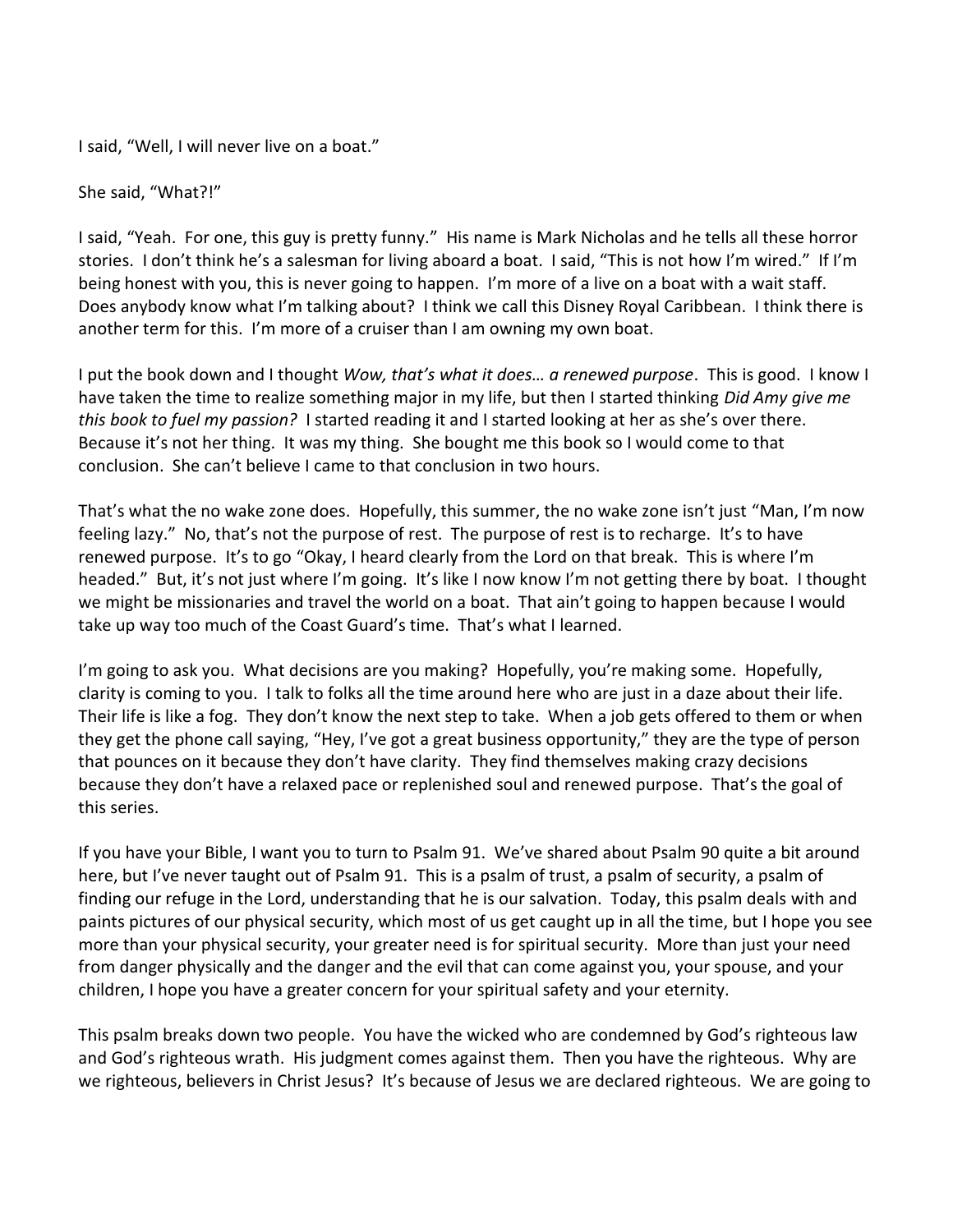look at these two today, but I want to talk first about this idea of security. I want to show you this very first picture. This is a baby swaddled. Do you remember coming home from the hospital and doing this?

Some of you are wondering if that is Norah Gumm. It's not Norah Gumm. Matt and Katie had their baby, by the way. They had their baby and that's why they're not here today. I would never show you a picture of Norah. That is Matt and Katie's job to introduce their sweet girl to you.

Do you remember wrapping your babies like this? With the first child we had, Corynn, we came home and I remember Amy wrapping her so tight. I said, "Lighten up on this child! I want the child to breathe." My swaddling was loose because I like comfortable clothes. I don't know about you, but I like to just kind of be there. Amy explained to me that when the baby is tightly swaddled, she feels the safest. The baby that just came out of the womb wants to feel like it's in the womb. This baby wants that security and that safety. It's in us. Security and safety and the desire for it is hardwired in to his.

Let me show you this next picture (electrical transformer). How many of you remember this? What is that called. I'm waiting to hear the right answer. When you were a child, what did you call this? It was base. That's where you were safe when playing tag or war or capture the flag. How many remember it as base? You couldn't be touched when you were touching that. You couldn't be out when you were touching that. I spent half of my childhood sitting on that right there.

When I saw this picture, never in all my years noticed that little sign right there that says "Caution – Don't touch or sit on this." When I saw that, I said "That explains why I went to community college." But, that was base. That was the place… when you were in the yard, you weren't safe. And, being the pudgy little kid who couldn't run very fast, I was looking for green boxes everywhere. When I would get one in my eye line, I would get there and then I would be there like I was at the first part of this message – all out of breath. I would wait there for 20 minutes. Then they started putting rules in place of how long you could stay on base. That was for Teddy. He had to keep moving.

I love movies. My favorite scene in the Taken series is in Taken 2 when Liam Neeson and his daughter are in a taxi cab, being chased. They are trying to get to the embassy. When you are in a foreign country and you're having problems, you find the embassy. If you haven't seen Taken 2, do not watch that until you have seen Taken 1. We want to keep this thing in order. This is a picture of our embassy in London. So if you're wondering where your tax dollars are, there is where half of them are. This is a beautiful embassy. If you have problems in England, get there. Why? That's because when you get to an embassy, you will find Marines standing on the wall.

These are Marines, guarding our embassy in Afghanistan. You always feel safer with a Marine. They are crack shots. They don't miss, it only takes one shot, and you are safe. I've never had a need to run to an embassy. I've only been in a couple of foreign countries, but I know where the embassy is. If you travel internationally a lot, every time you land in a country, you should have a good idea where the embassy is. Why? If you get in trouble as a citizen of the United States of America, you need to find an embassy. Look for the Marines standing guard. Get by one of them like we used to do when we were little kids getting by our parents' leg. Hold onto that Marine's leg for all you've got.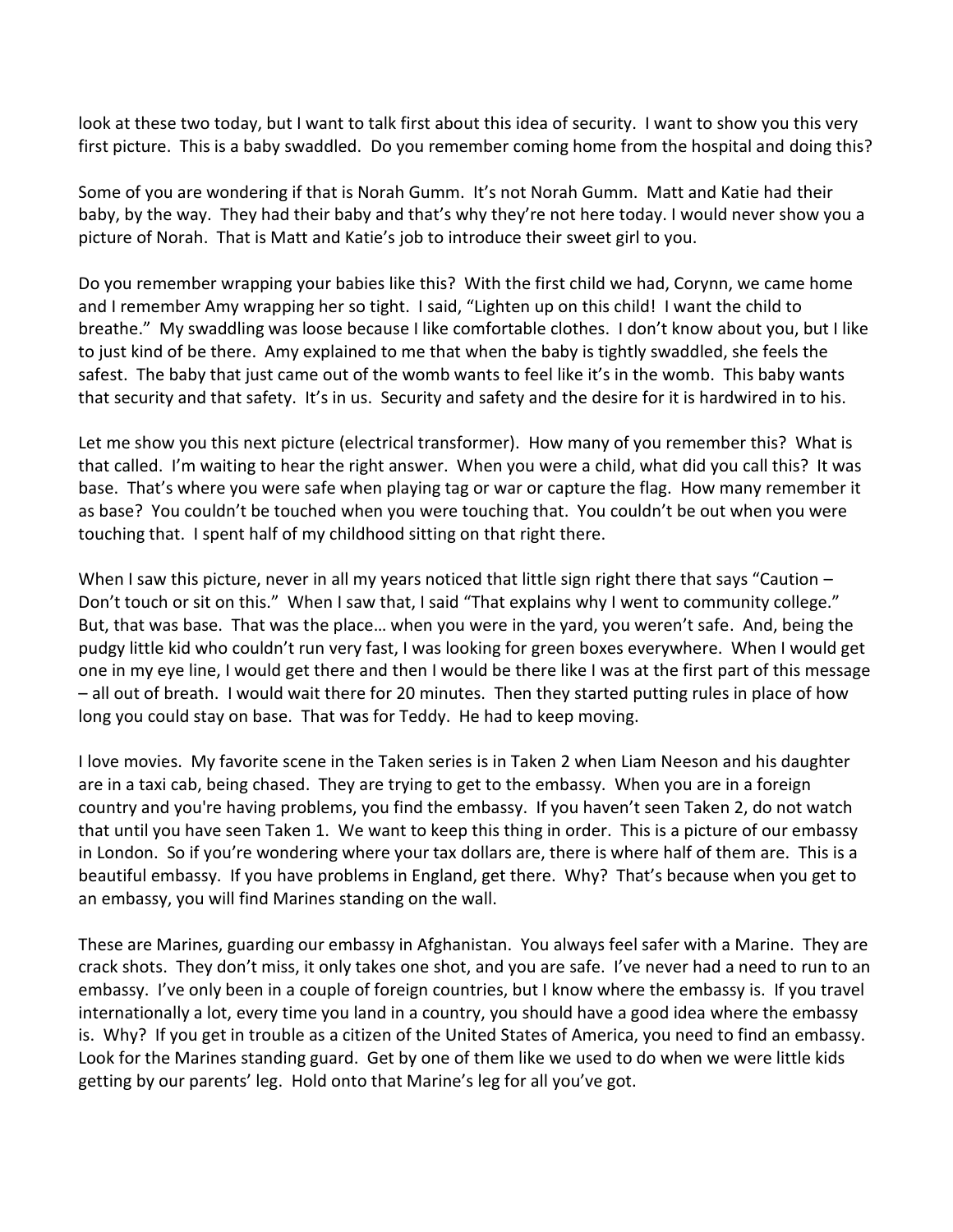It's that same feeling of security you get when you go to the airports (shows picture of a TSA agent sleeping). I love our TSA. I'm sure this guy is on break and just needing a little nap. But, security is hardwired into us.

I want to take us for just a moment today and establish for you from the scripture, from God's Word that the Lord is our refuge. He is our security. And, not just physically, but more importantly, spiritually.

Let's look at Psalm 91, starting with Verse 1. *[1](http://www.studylight.org/desk/?q=ps%2091:1&t1=en_niv&sr=1) Whoever dwells in the shelter of the Most High will rest in the shadow of the Almighty.* Whoever dwells… another term for gets close to, spends time with, embraces, is near. *[2](http://www.studylight.org/desk/?q=ps%2091:2&t1=en_niv&sr=1) I will say of the Lord, "He is my refuge and my fortress, my God, in whom I trust."* If you are spending time in the no wake zone this summer, you should be not just getting rest, but you should be developing deeper trust. What that time in the no wake zone should be doing is drawing you closer to the Lord. It should be bringing you closer to understanding He's got this. It should leave you with an overwhelming sense of "This not my problem alone to carry. He's got this. I will rest in him; he is my dwelling place."

It's the same thing that is said by Moses in Psalm 90. "From generation to generation, you have been the dwelling place. When we were lost, you directed us. When we were hungry, you fed us. When we disobeyed, you disciplined us." From my grandparents to my great grandparents to my generation to my children's generation, the Lord is always the one you can turn to.

*[3](http://www.studylight.org/desk/?q=ps%2091:3&t1=en_niv&sr=1) Surely he will save you from the fowler's snare and from the deadly pestilence.* It's going to use imagery here and it's going to be very closely tied to Exodus 7 -12, which is the probably the best historical illustration we have, speaking of the Israelites' exodus from Pharaoh and the Egyptians.

Now, I love Verse 4 and every parent in here can understand Verse 4. Verse 4 is the struggle we have with our children. We tend to swing from gentleness and protection to rough and tough and harshness protection. We are taking care of our kids all the time and then we realize they are getting away with murder. That's a famous expression parents love to use. "Now I need to bring the hammer down."

The time I said that to Carson, the house was getting out of control, they weren't listening to their mom, that passiveness was coming into the home and I walked in and I said "Alright, it's time to bring the hammer down."

Carson jumped up and he went running around the house, picking things up. Amy comes up to him and asked him what was going on because he was kind of weepy. Carson's exact words to Amy were, "Dad said if I don't pick this stuff up, he's going to hit me in the head with a hammer." That is not what I said. He was paraphrasing what I said. But, isn't that what we struggle with as a parent? We go back and forth between the two of them.

Maybe in your home, one parent is gentleness and one parent is toughness and the kids know when to run to who. Some of you like being the Marine dad because when you are out and about and there's trouble, your kids know they cling to you; they come to you.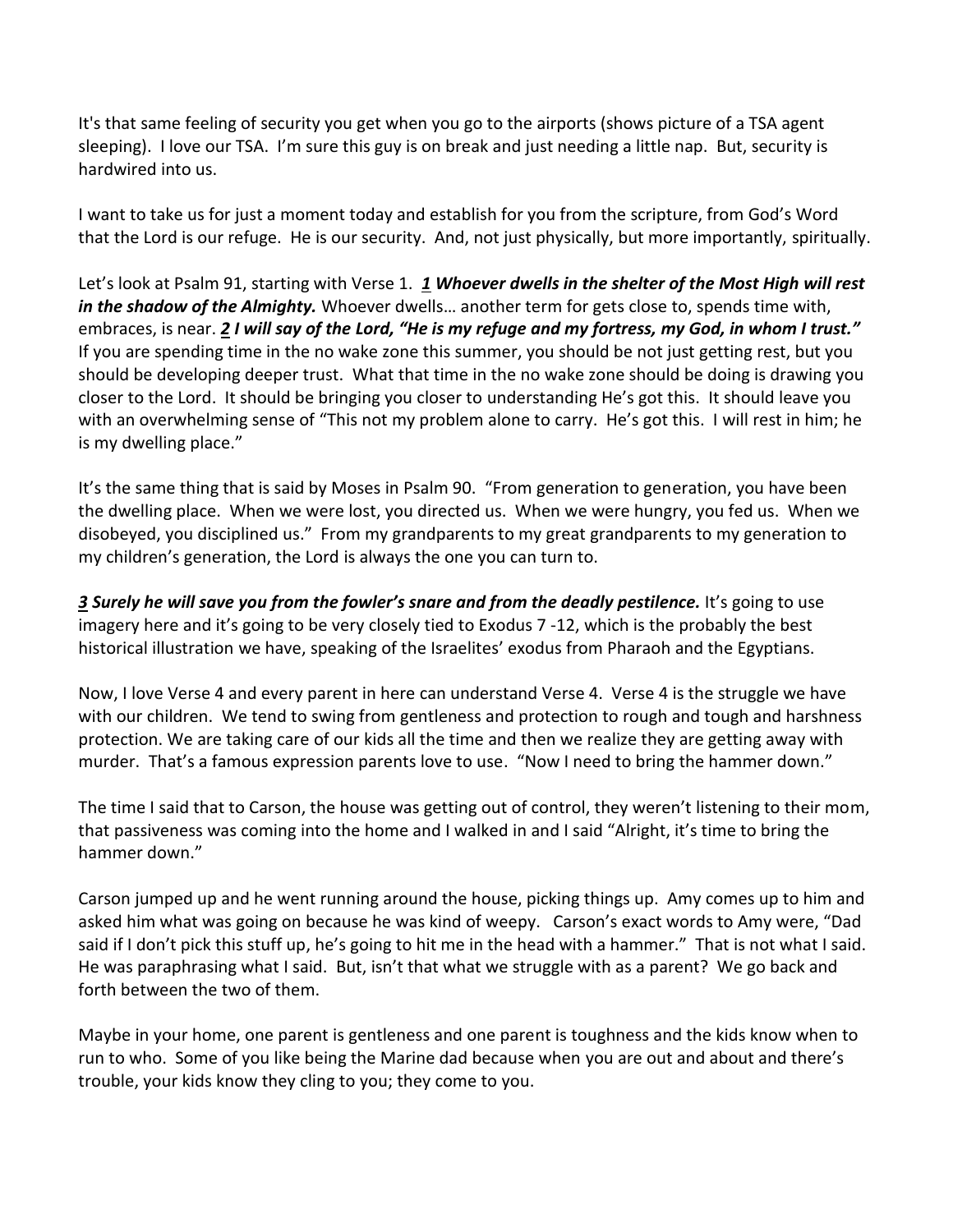I still love that time. I think Carson is growing out of it, but when we walk through crowds and he doesn't feel safe, who does he cling to? It's me. He grabs my hand. Now, he's grown taller, but when he was younger, he would grab my hand especially if it was in a big city with a large crowd.

Watch this word picture we get of our heavenly Father and how your Father is security for you. *[4](http://www.studylight.org/desk/?q=ps%2091:4&t1=en_niv&sr=1) He will cover you with his feathers, and under his wings you will find refuge; his faithfulness will be your shield and rampart.* Let me give you those two word pictures with a picture. The first one is this idea of a mother hen protecting her chicks. This is the security that our heavenly father brings us. This is that gentleness; this is that care-giving protection.

We are out of the season already, but we love driving down to The Landing by Scottie's Trout Dock after the ducks and the geese have all had their babies. They seem to get very big in like three days, so you have to catch it quickly. To watch those mother ducks get over those ducklings. If you get close, the duck looks at you like they're going to do something about you. Don't you love that look. I shouldn't bully a duck, but I'm like, "Look, this duck thinks it can take me on." That duck is going to do everything in his or her power to protect those ducklings. This is the care-giving protection we have in our heavenly Father.

On our trip where I read this book and decided to be a land lover, Amy and I… You know this if you're new to our church, but I have an issue where I randomly pass out. It has been diagnosed. I had a guy diagnose it a couple of weeks ago, but when I deal with human suffering, I lose all the blood in my head and in two to three minutes, I'm out. I can't explain it, but it happened all the way back when I was a small child and they made me watch the birthing video in junior high. I was out on that one. That was my first issue of human suffering. I thanked my mother and have loved my mom ever since.

That was one of the first ones and then in high school… I'm sharing with you because you shouldn't watch this movie, but I watched my freshman year of college, I watched the movie Seven. It's a gruesome movie and I shouldn't have watched it. I was laying out in the hallway at the movie theater. My friends were asking me what was going on. I told them I just needed 20 minutes. All I need is 20 minutes to get the images out of my mind. So, I know with movies… I'm thankful the Lord has protected me from that. I know what I should and shouldn't watch. Our kids have been hurt a couple of times and I just passed out. Amy knows when this is happening and she comes into that mother hen mode.

We were on a flight on this trip and I was in the middle seat. This was in June. Amy was in the window seat and a rather large Latino fellow is sitting on my left. Amy put on a movie and the movie was about the tsunami. It's a PG13 movie. I didn't think anything of it. I'm watching it and the woman gets hurt and she begins to really be in pain over this wound on her leg. I'm not really fully engaged in the movie, but pretty soon, I go, "Oh, no."

Amy will explain it to you, but my lips turn blue and everything around my lips turn blue, I turn blue under my eyes; I'm whiter than I normally am right now. I just go completely and totally white. I know I have two to three minutes to prepare those around me and to prepare the room. We had drinks and everything on the tray table.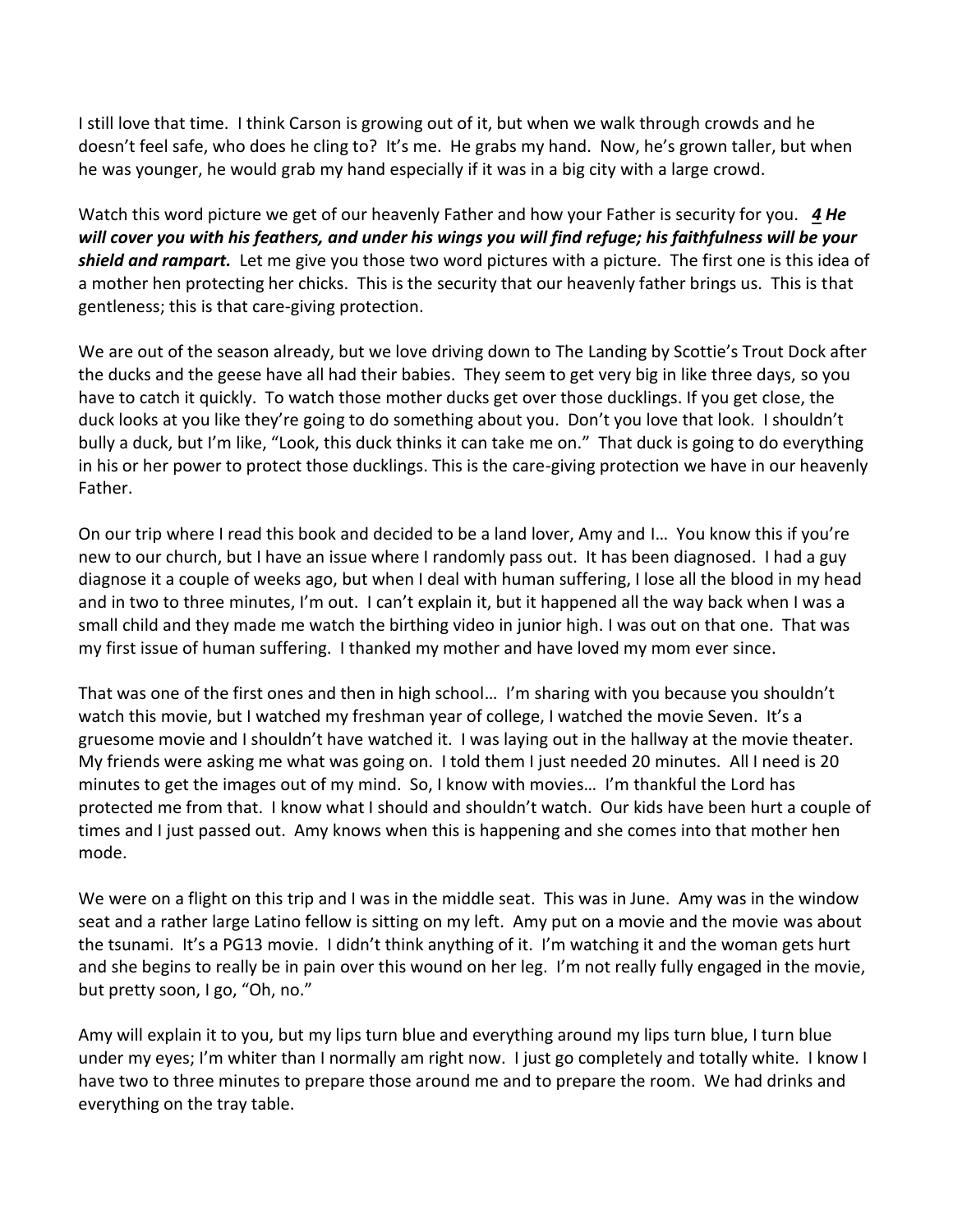I said, "Hey, babe, I'm about to go out. So, let's clear off these tray tables." I don't remember any of this, but she says I was calmly clearing off the tray tables and putting them up. I put stuff in the bag and we were putting stuff under the seat. And then I'm out.

I wake up 20 minutes later to this hand stroking the hair on the side of my head. *Honestly, my first thought was It better not be that big Latino fellow that I just sitting next to. That would be awkward*. She's just rubbing my head and as I came to, I asked her what happened. She said, "The same thing as normal." It happens maybe every other year. I got up and I start to come to and I was doing good. The Latino guy was sound asleep, so he didn't know anything that's going on.

Amy said she checked my pulse every few minutes. Then she says, "Really, Ted, I don't want to say this because of how much you travel and because of driving and all that. I really think you should consider a service animal."

I said, "Are you serious? That's why I travel with my children. They're service children; they're not just my kids." They know the situation. Carson has helped me out to a waiting room. So, when I don't visit you in the hospital, it's not because I don't love you; it's because I don't want to create more work for the staff; that's the primary issue. But how many of you know when you are helpless? That's the only way I can put it: help less. You need to get this picture because this really… Because you talk about it with your physical safety, but really your spiritual safety is the most important safety to think about, you are helpless when it comes to the condition of your soul.

Then there was another word picture that he used. He used *rampart*. Let me show you *rampart*. We go from a mother hen protecting chicks, Verse 4, to this picture right here. It's a wall protecting a city or a compound. Our Star Spangled Banner has in it: "O're the ramparts we watched were so gallantly streaming." Meaning you get to the embassy, you look for the wall, and behind the wall, you are going to see Marines and you're going to see the flag flying. Get there because there is safety. This is the word picture of how God protects you, how God is your refuge. He is like a mother hen over chick and like a stone wall over a city.

Verse 5 goes on and we get even more pictures of the terror that can come against us. *[5](http://www.studylight.org/desk/?q=ps%2091:5&t1=en_niv&sr=1) You will not fear the terror of night, nor the arrow that flies by day, [6](http://www.studylight.org/desk/?q=ps%2091:6&t1=en_niv&sr=1) nor the pestilence that stalks in the darkness, nor the plague that destroys at midday.* Again, in Verse 7, no greater picture in history do we have of verse 7 than found in Exodus  $7 - 12$ . All the plagues that come upon Egypt and Pharaoh. Every one of them hits Pharaoh and the Egyptians, but they do not hit the Israelites who have placed their trust in God.

*[7](http://www.studylight.org/desk/?q=ps%2091:7&t1=en_niv&sr=1) A thousand may fall at your side, ten thousand at your right hand, but it will not come near you. [8](http://www.studylight.org/desk/?q=ps%2091:8&t1=en_niv&sr=1) You will only observe with your eyes and see the punishment of the wicked.* This is important because not only will the wicked not prevail against you as a follower of Jesus, but more than the wicked around you prevailing… That's where you're at today. You say, "It's the people around me that are bringing the disaster upon me." No, they will not prevail against you because the Lord is your refuge. But even more than that, God's wrath will not fall on you. This is the important text.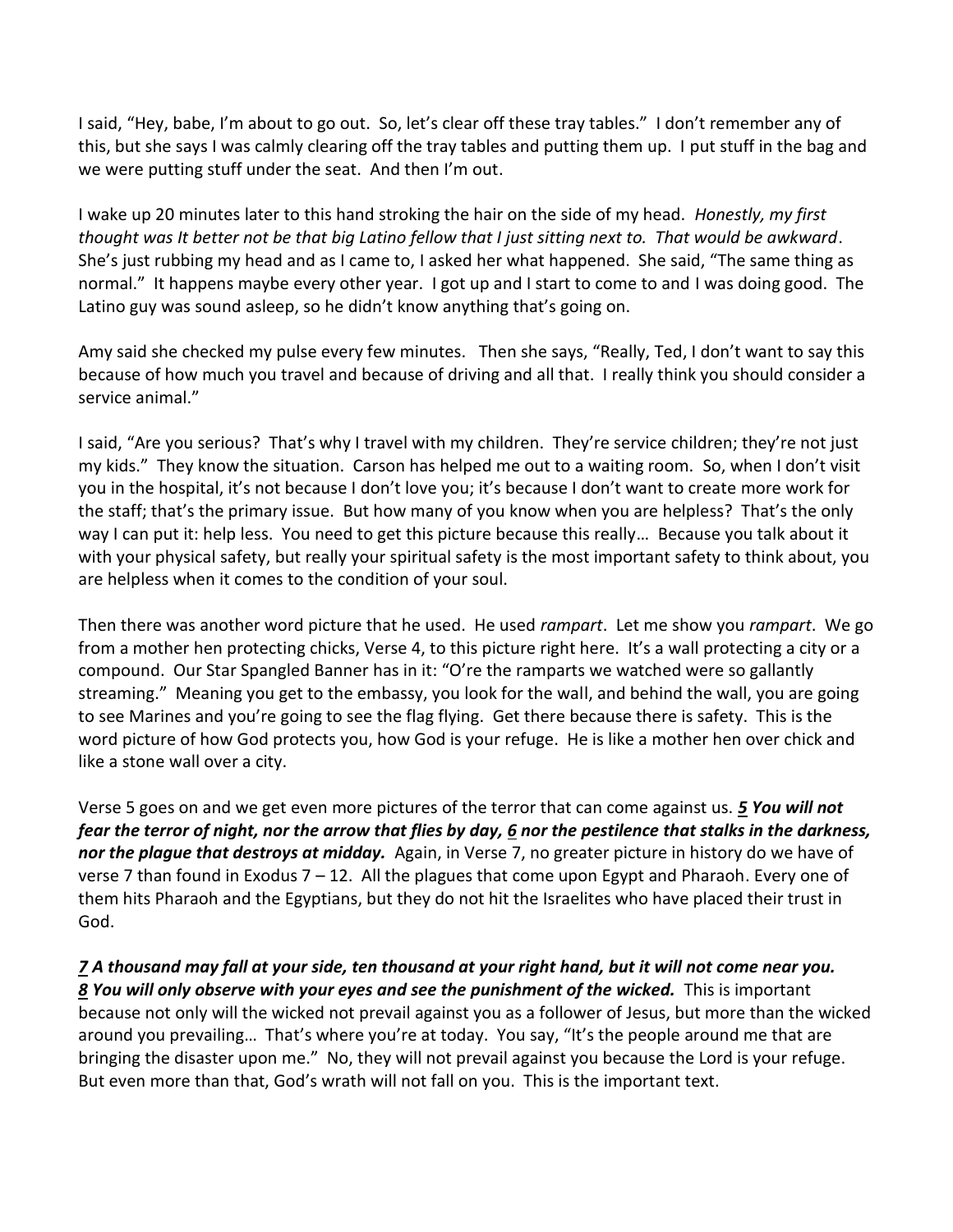*[9](http://www.studylight.org/desk/?q=ps%2091:9&t1=en_niv&sr=1) If you say, "The Lord is my refuge," and you make the Most High your dwelling…* this is so important. When I was studying it this week... This morning, I woke up at 4:00 am and I believe, as I started thinking this through and praying this through again, I was reminded, at 4:00 this morning, of an assignment I got in seminary. The professor said, "I want you to prepare a way to share the gospel of Jesus with an Orthodox Jew, using only the Old Testament." I wish I still had that assignment to see what I came up with, but this morning I woke up and said, "The next time I'm with a Rabbi, I'm bringing out Psalm 91 because this is a psalm of trust with a major Messianic thrust. This is the picture of Jesus for us. This is one to bring into a gospel presentation using only the Old Testament.

So, he says, *[9](http://www.studylight.org/desk/?q=ps%2091:9&t1=en_niv&sr=1) If you say, "The Lord is my refuge," and you make the Most High your dwelling…* And we say this. If you've not professed faith in Jesus Christ, I want you to hear this clearly from the heart of a church that loves you, you are a sinner, condemned by God's righteous law and you are destined for eternal punishment.

But, there is forgiveness in Jesus. Confessing your sins and placing trust in Jesus as your substitution. Jesus took your place. If you will say "The lord is my refuge, I place faith in Jesus" and you make him your dwelling, not you, not the plans of enlightenment that the world wants to give you, not Oprah Winfrey cuddling your inner self. No, you make Jesus your source of life. You make Jesus your source of security.

If you do this, *[10](http://www.studylight.org/desk/?q=ps%2091:10&t1=en_niv&sr=1) no harm will overtake you, no disaster will come near your tent. [11](http://www.studylight.org/desk/?q=ps%2091:11&t1=en_niv&sr=1) For he will command his angels concerning you to guard you in all your ways…* Here we get a picture of not just the big ways that God protects us, but also he cares for the little ways – that which is going on in your life. *[12](http://www.studylight.org/desk/?q=ps%2091:12&t1=en_niv&sr=1) …they will lift you up in their hands, so that you will not strike your foot against a stone.* This is not telling us that if you place faith in Jesus, you won't stub your toe. That's not what this is saying. What this is saying is that God is even concerned for the minute details of your life. When we pray, it's not just the big stuff, it's every area of our lives that he is concerned with.

In Matthew 4, this is the text that we read that Satan used. He used Verses 11 and 12 to quote to Jesus. And Satan is abusing this text as many of us would like to do sometimes with scripture. We like to think we can take God's word and do whatever we want with it, but watch what Jesus says. The devil took him to the Holy City and had him stand on the highest point of the temple. "If you are the son of God," he said, "throw yourself down for it is written…" and we're going to get Psalm 91: 11-12. "He will command his angles concerning you and they will lift you up in their hands so that you will not strike your foot against a stone." Satan is tempting Jesus here and says, "Why don't you do it. Let's prove this."

Jesus said, "It is also written…" this is so important when people want to misquote scripture to you. A good Bible study method is correlating the scripture to say "Yes, it says this, but it is also written…" That's why, in Psalm 91, when you say no harm can overcome you, that means, follower of Jesus… Wealth and prosperity teaching says place faith in Jesus and it's going to be great. You're going to make a ton of money, you'll never be ill, you'll never die. Not true. The chapter right before Psalm 91 says "70 years you have upon this earth, 80 if you're strong, but those years are filled with sorrow and anguish. Yes, even followers of Jesus go through difficult times.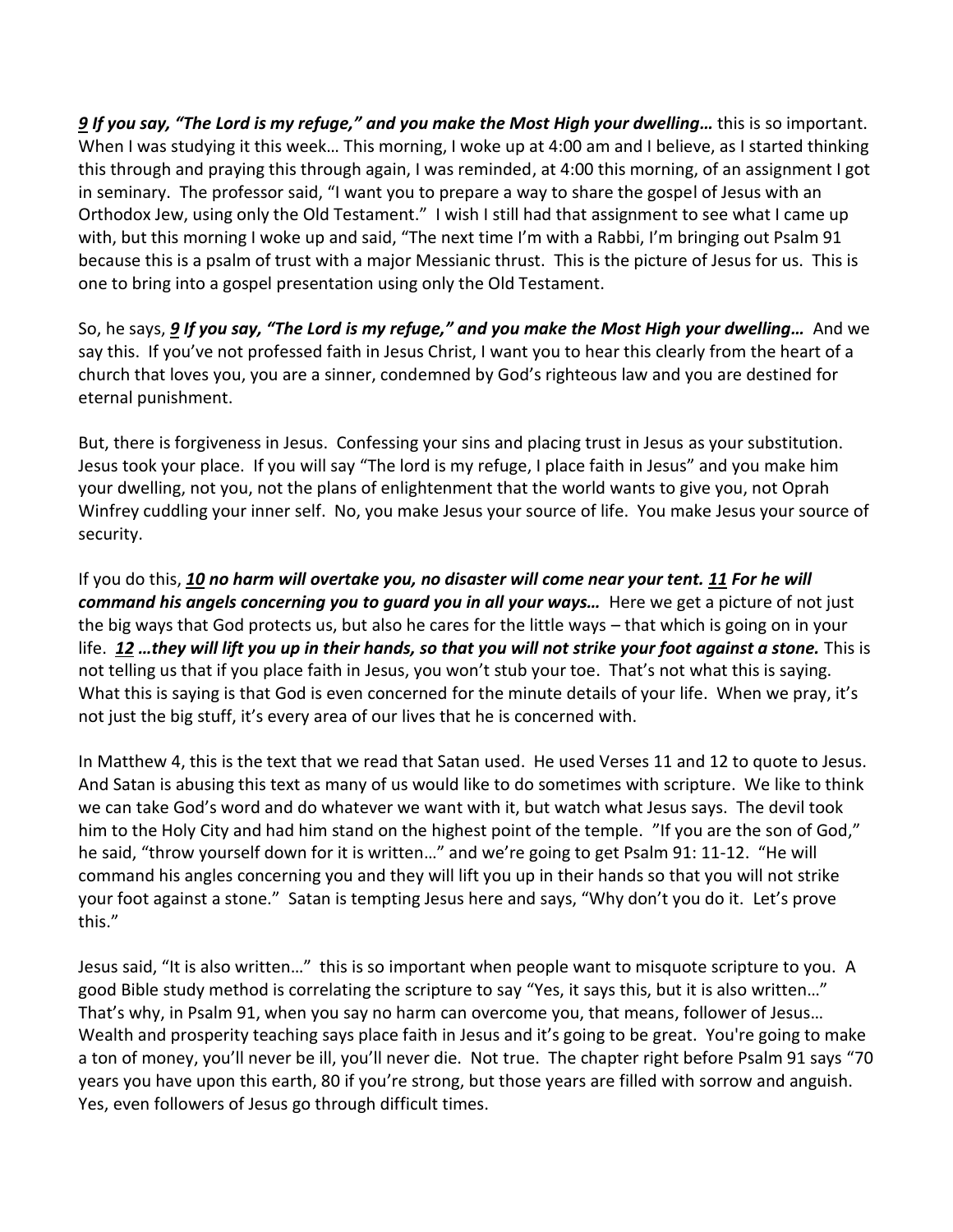James 1 says that we should count it all joy when we face trials of many kinds. That's because it's not what we are going through, it's the one who goes through it before us. It is the one who is our security in every trial of life.

I think one of the greatest misquoted verses of all the Bible is Philippians 4: 13*. I can do all things through Christ who strengthens me.* Let me help you as a pastor. No, you can't. You can't stand on top of building and say "I'm going to fly" and right before you try to fly say, "I can do all things through Christ who..." Then you fall to the earth and you're done. This is exactly what Jesus is saying to Satan. "Don't test the Lord your God this way. You don't test God this way. this is not how it works."

Back into Psalm 91 as we close this out. *[13](http://www.studylight.org/desk/?q=ps%2091:13&t1=en_niv&sr=1) You will tread on the lion and the cobra; you will trample the great lion and the serpent.* Verses14, 15, and 16 give the strongest Messianic message that I want to share with you today. I want you to consider all that you are going through, everything difficult. Some of you recently received cancer diagnosis. Some of you have been told that your spouse is walking out and done. Some of you have been alienated from a family member, from a child, from a parent and your thinking of all that you're going through and you're wondering how to find refuge in the Lord. Well look at what the scripture says. *[14](http://www.studylight.org/desk/?q=ps%2091:14&t1=en_niv&sr=1) "Because he loves me," says the Lord, "I will rescue him; I will protect him, for he acknowledges my name."*

It's been an added prayer for me in the last couple of days. When I pray over my kids, I'm adding this. I had a man pray this over me about three weeks ago. It's just powerful. When he said it, I was like, *Let me never forget the power that we have in the name of Jesus*. I've been ending my prayers more lately with, "in the authority of the name of Jesus and in the power of the blood of Jesus." I pray that over my kids every day. I want the Lord to know I have placed my faith in him and my trust in him no matter what happens. If you're in the no wake zone, you may start to think *The doctor said I need to do this*. Bless your doctor, honor your doctor, seek your doctor's advice and counsel, but understand your doctor is just a man or woman, not your ultimate source of security. The one you should be leaning into now more than anyone is God.

*[15](http://www.studylight.org/desk/?q=ps%2091:15&t1=en_niv&sr=1) "He will call on me, and I will answer him; I will be with him in trouble, I will deliver him and honor him."* I hope you see salvation coming through in Psalm 91. In your time of trouble and in your time of greatest need call out to your Father in heaven, placing faith and trust in Jesus. *[16](http://www.studylight.org/desk/?q=ps%2091:16&t1=en_niv&sr=1) "With long life…"* Most scholars believe this is foreshadowing eternal life. *"I will satisfy him and show him my salvation."*

I'm going to ask that you bow with me this morning and we are going to enter into a time of taking the Lords Supper. Before we do, I have some things I want to share with that man or woman, boy or girl who is in here today and has never placed faith in Jesus, never been delivered from the ultimate danger, which is eternal judgment, separation from God's presence forever. I just want to state this clearly. As we take the Lord's Supper, 1 Corinthians 11 is very clear. You can't take the Lord's Supper if you've not placed faith in Jesus and we would not have you to drink judgment upon yourself. But, I would love for some of you to take the Lord's Supper for the very first time today as a believer in Christ Jesus.

With heads bowed and eyes closed, I'm going to give you an opportunity to place faith in Jesus for the very first time. On this weekend, a weekend where we are thinking about the blood that was shed by